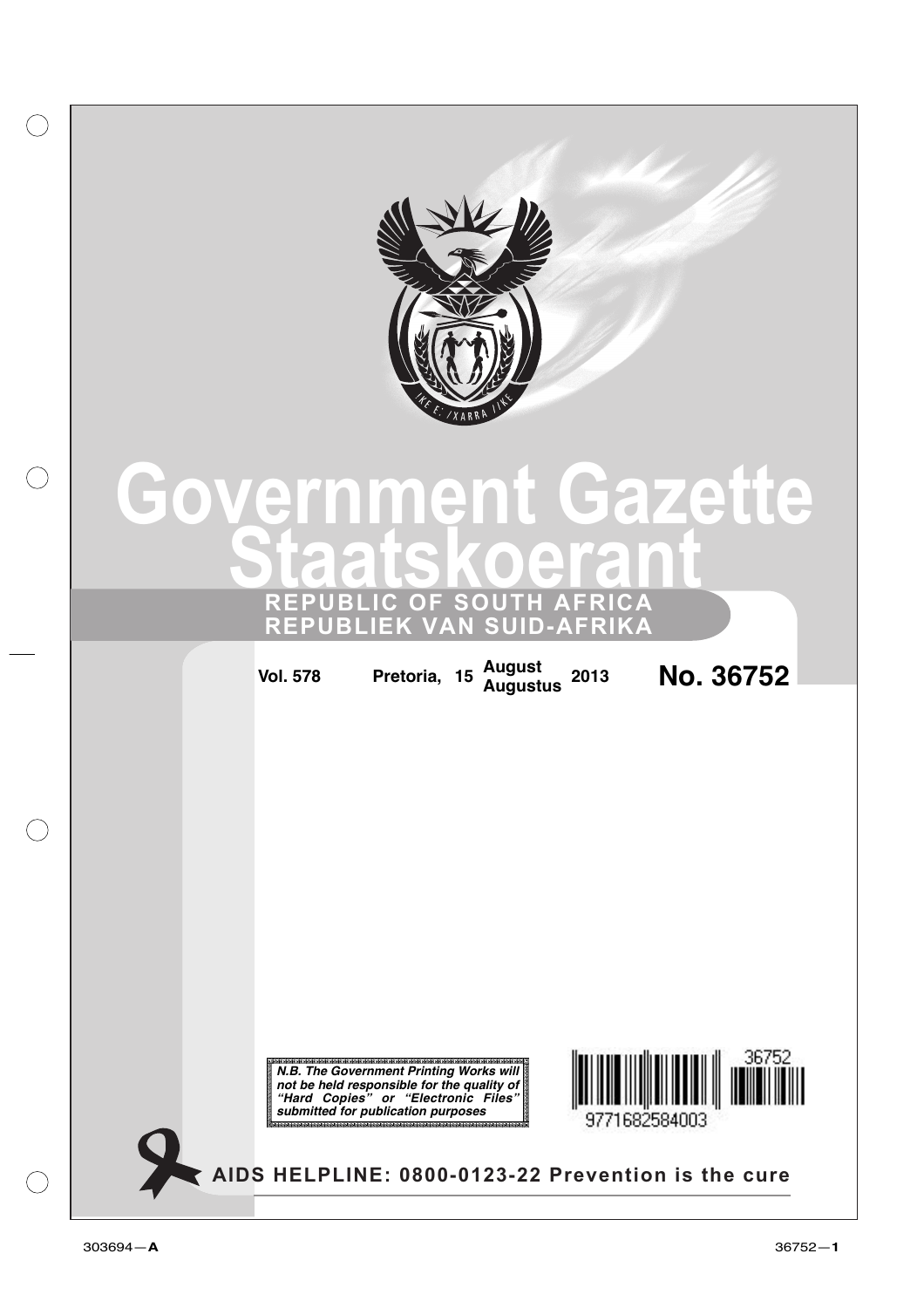### **IMPORTANT NOTICE**

**The Government Printing Works will not be held responsible for faxed documents not received due to errors on the fax machine or faxes received which are unclear or incomplete. Please be advised that an "OK" slip, received from a fax machine, will not be accepted as proof that documents were received by the GPW for printing. If documents are faxed to the GPW it will be the sender's responsibility to phone and confirm that the documents were received in good order.**

**Furthermore the Government Printing Works will also not be held responsible for cancellations and amendments which have not been done on original documents received from clients.**

### **CONTENTS • INHOUD**

**Gazette** No. Page<br>No. No.<br>No.

#### **GOVERNMENT NOTICE**

#### **Basic Education, Department of**

Government Notice

617 National Education Policy Act (27/1996): Approval for the call for written submissions from stakeholder Bodies and Members of the public on the draft Policy Framework for Universal Access to Grade R ............................................. 3 36752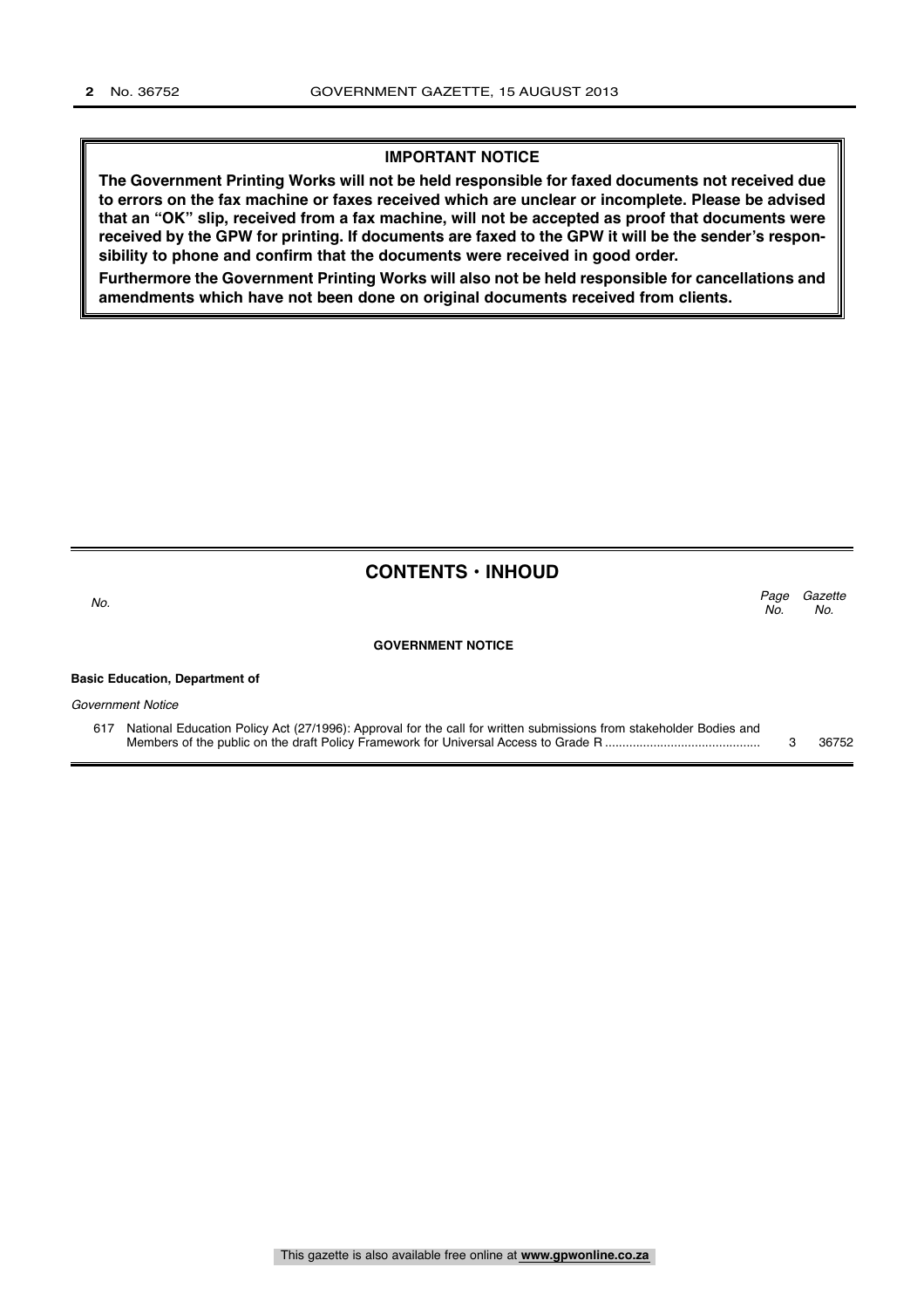## GOVERNMENT NOTICE

### **DEPARTMENT OF BASIC EDUCATION**

**No. 617 15 August 2013**

## NATIONAL EDUCATION POLICY ACT, 1996 (ACT NO. 27 OF 1996)

# APPROVAL FOR THE CALL FOR WRITTEN SUBMISSIONS FROM STAKEHOLDER BODIES AND MEMBERS OF THE PUBLIC ON THE DRAFT POLICY FRAMEWORK FOR UNIVERSAL ACCESS TO GRADE R

1. I, Angelina Matsie Motshekga, Minister of Basic Education, hereby, in terms of Sections  $3(4)(g)$  and  $3(4)(l)$  of the National Education Policy Act, 1996 (Act No. 27 of 1996), after consultation with the Council of Education Ministers, invite stakeholder bodies and members of the public to comment on the draft Policy Framework for Universal Access to Grade R.

### AVAILABILITY OF DOCUMENTS

- 2.1 The above-listed draft Policy Framework for Universal Access to Grade R is obtainable on the following Departmental websites: http://vvww.education.gov.za http://www.thutong.doe.gov.za
- 2.2 Hard copies of the draft Policy Framework for Universal Access to Grade R is also obtainable from the address supplied in paragraph 5 of this Notice.

### **SUBMISSIONS**

3. It would greatly assist the Department of Basic Education if all submissions could be prepared under the headings listed in the draft Policy Framework for Universal Access to Grade R. If you do not wish to comment under a particular heading, please indicate "No comment".